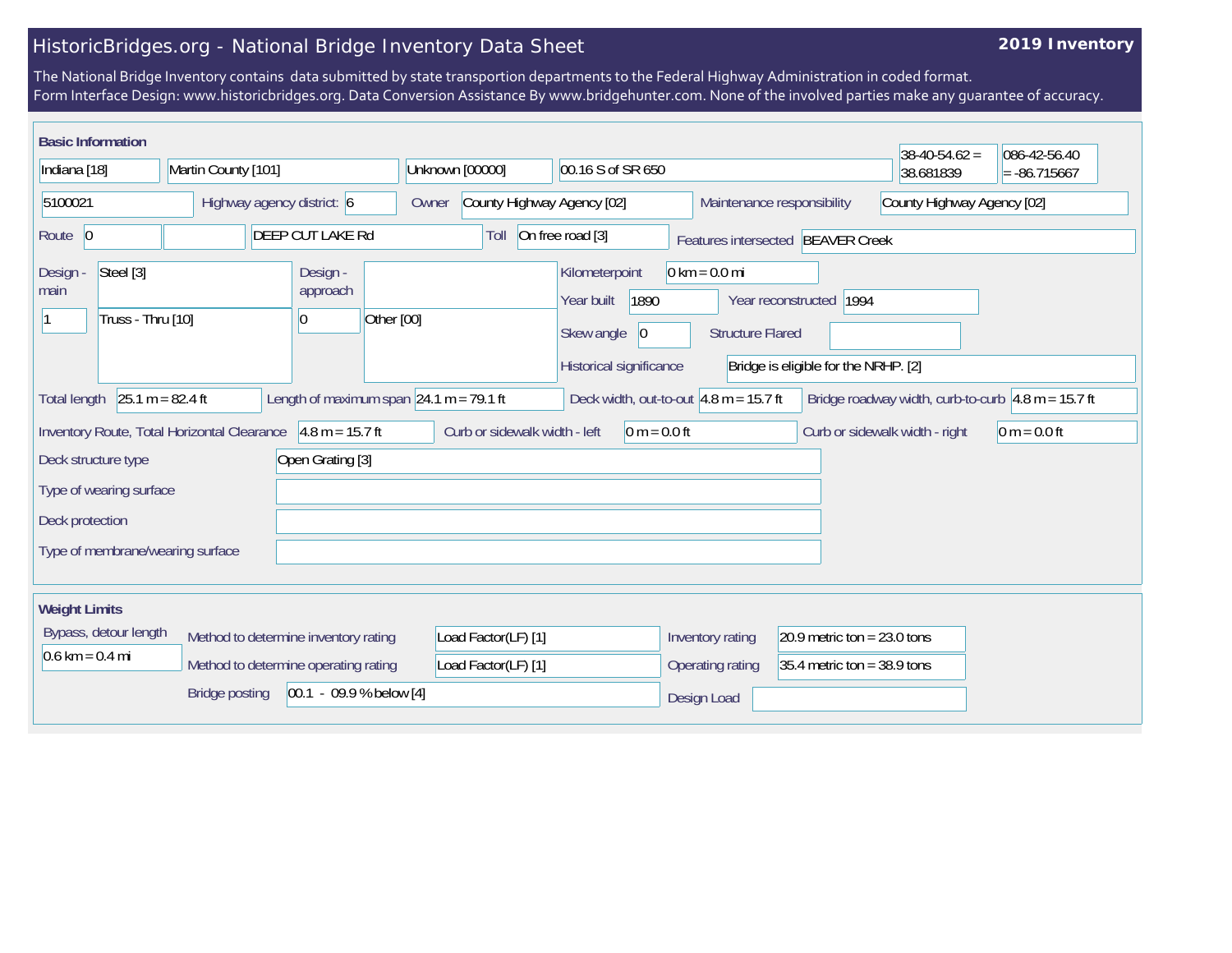| <b>Functional Details</b>                                                                                                             |                                                                                         |  |  |  |  |  |  |  |  |
|---------------------------------------------------------------------------------------------------------------------------------------|-----------------------------------------------------------------------------------------|--|--|--|--|--|--|--|--|
| 63<br>Average daily truck traffi<br>Average Daily Traffic                                                                             | Year 2007<br>2032<br>Future average daily traffic<br>76<br>%<br>Year                    |  |  |  |  |  |  |  |  |
| Road classification<br>Local (Rural) [09]                                                                                             | $3.7 m = 12.1 ft$<br>Lanes on structure  1<br>Approach roadway width                    |  |  |  |  |  |  |  |  |
| Type of service on bridge Highway [1]                                                                                                 | Direction of traffic One lane bridge for 2 - way traffic [3]<br>Bridge median           |  |  |  |  |  |  |  |  |
| Parallel structure designation<br>No parallel structure exists. [N]                                                                   |                                                                                         |  |  |  |  |  |  |  |  |
| Type of service under bridge<br>Waterway [5]                                                                                          | Navigation control<br>Lanes under structure<br>$\vert 0 \vert$                          |  |  |  |  |  |  |  |  |
| $0 = N/A$<br>Navigation vertical clearanc                                                                                             | Navigation horizontal clearance $ 0 = N/A $                                             |  |  |  |  |  |  |  |  |
| Minimum vertical clearance over bridge roadway<br>$99.99 m = 328.1 ft$<br>Minimum navigation vertical clearance, vertical lift bridge |                                                                                         |  |  |  |  |  |  |  |  |
| Minimum lateral underclearance reference feature Feature not a highway or railroad [N]                                                |                                                                                         |  |  |  |  |  |  |  |  |
| Minimum lateral underclearance on left $0 = N/A$<br>Minimum lateral underclearance on right $0 = N/A$                                 |                                                                                         |  |  |  |  |  |  |  |  |
| Minimum Vertical Underclearance $ 0 = N/A $                                                                                           | Minimum vertical underclearance reference feature Feature not a highway or railroad [N] |  |  |  |  |  |  |  |  |
| Appraisal ratings - underclearances N/A [N]                                                                                           |                                                                                         |  |  |  |  |  |  |  |  |
|                                                                                                                                       |                                                                                         |  |  |  |  |  |  |  |  |
| <b>Repair and Replacement Plans</b>                                                                                                   |                                                                                         |  |  |  |  |  |  |  |  |
| Type of work to be performed                                                                                                          | Work to be done by contract [1]<br>Work done by                                         |  |  |  |  |  |  |  |  |
| Bridge rehabilitation because of general structure<br>deterioration or inadequate strength. [35]                                      | Bridge improvement cost<br>500000<br>250000<br>Roadway improvement cost                 |  |  |  |  |  |  |  |  |
|                                                                                                                                       | $25 m = 82.0 ft$<br>Length of structure improvement<br>Total project cost<br>750000     |  |  |  |  |  |  |  |  |
|                                                                                                                                       | 2018<br>Year of improvement cost estimate                                               |  |  |  |  |  |  |  |  |
|                                                                                                                                       | Border bridge - state<br>Border bridge - percent responsibility of other state          |  |  |  |  |  |  |  |  |
|                                                                                                                                       | Border bridge - structure number                                                        |  |  |  |  |  |  |  |  |